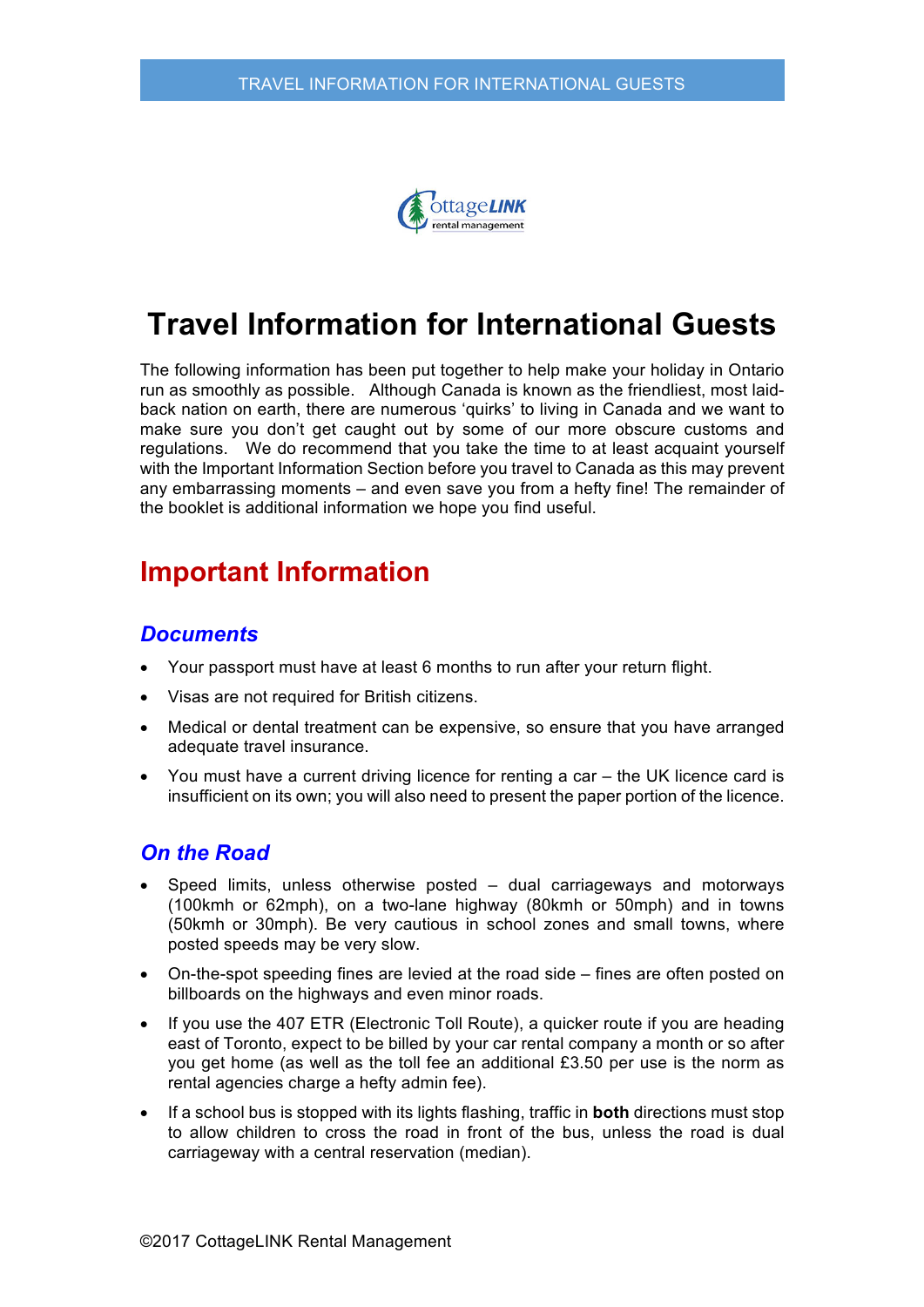- A **4-way** or **All-way** junction often encountered in urban and rural areas, is where all vehicles must stop at the junction and the first to arrive at the junction is the first to move off – you need to be aware of your position in the queue so you don't miss your turn. Although the concept is very simple, be careful.
- It is an offence to use any motorised vehicle (including boats and snowmobiles) whilst under the influence of alcohol or drugs.
- Traffic must give way to buses and coaches merging from the right.
- Unless indicated to the contrary, you can turn right on a red light. You must give way to traffic approaching from the left.
- Although you'd never believe it by looking around, eating, drinking and using a cell phone other than 'hands-free' all qualify as 'driving while distracted' and will incur a hefty fine.
- New from Jan 1, 2016 At a pedestrian crossover (indicated by a black X on a yellow background above the crossover or on either side of the crossover) or any school crossing where a crossing guard with a stop sign is present, vehicles are to remain stationary until all pedestrians have reached the other side.

## *Out and About*

- It is an offence in Ontario to consume alcohol in a public place such as a park or public beach. No alcohol can be carried or consumed on any vessel that does not have permanent sleeping accommodation and toilet facilities. These regulations are strictly enforced particularly on the larger lakes
- It is also an offence to carry opened cases of beer or part-bottles of wine or spirits in your car – even in the boot (trunk)!
- No fires are to be lit outdoors if there are fire restrictions in place the fine is hefty (\$1,000 and up) for doing so. Your cottage guide will have instructions on how to check the current fire risk status.
- Visitors to Canada who wish to fish must first obtain a licence. Information on where to get a fishing licence is in the cottage guide.
- The law requires one approved life jacket or PFD (Personal Floatation Device) per person to be on board **any boat** together with a bailer, waterproof flashlight (torch), whistle and throwing line. Boating without these safety items on board can result in a hefty fine.

## *At the Cottage*

- Cottage septic systems are designed to cope with human waste and toilet tissue only. Sanitary products, nappies and Q-tips WILL cause a blockage.
- Recycling garbage is mandatory in Canada. Follow the instructions in your cottage guide for disposal of garbage.
- Long-distance call charges that occur during your stay will be recovered from your security deposit. Use of credit or calling cards is encouraged.
- Please follow any 'rules of the cottage' closely, as they are there to ensure you have a problem free and enjoyable stay.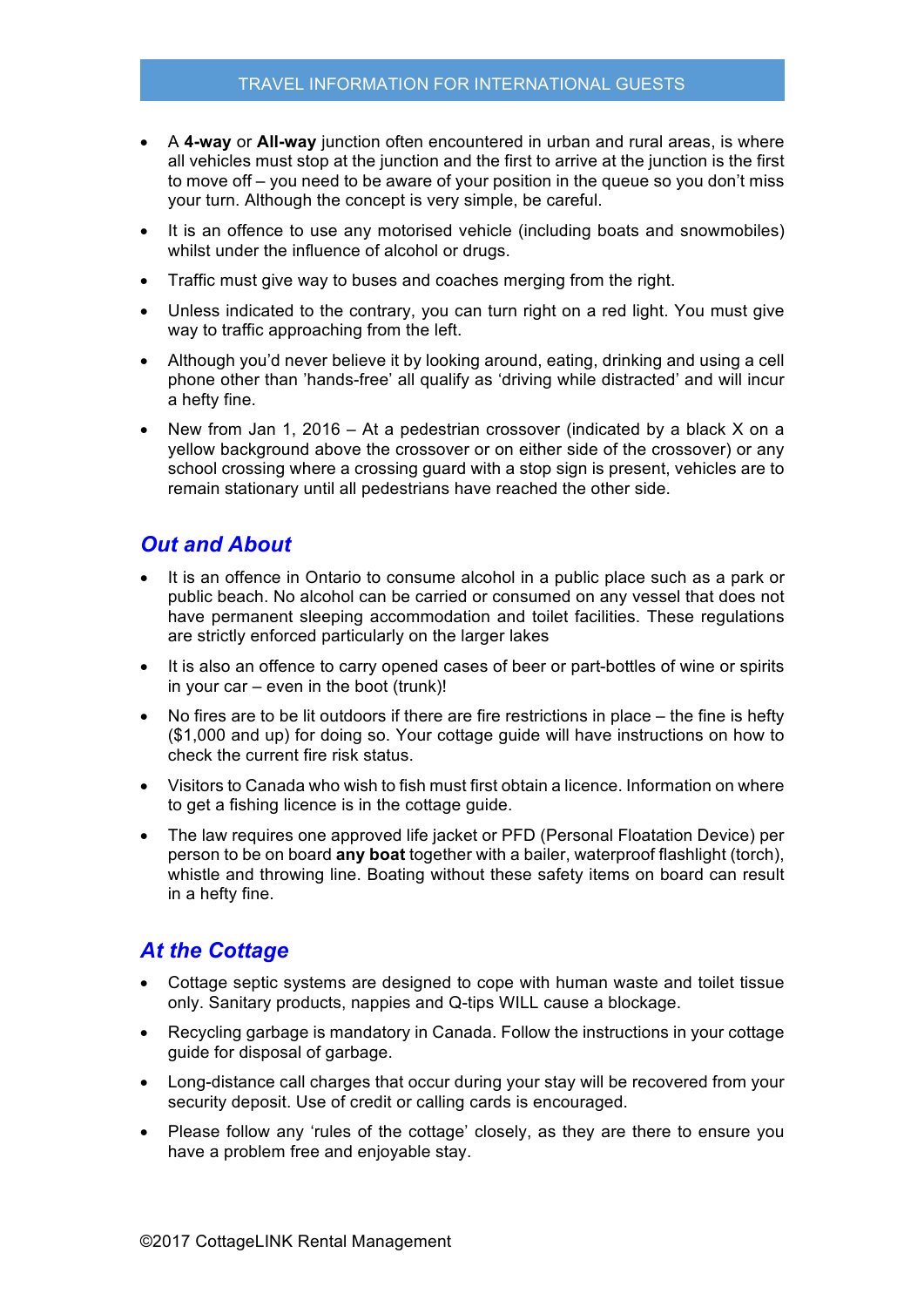# **Let the Adventure Begin**

The flight to Canada can be an adventure in its own right. If the weather is clear, you may get the opportunity to experience the stunning scenery of Greenland and there are often icebergs to be seen in the waters of the North Atlantic, between Greenland and Canada itself. As you make landfall over Canada, usually over the coast of Labrador or Newfoundland, you will be struck by the amazing clarity of the air and the excellent visibility. You will also begin to get a feel for the vast numbers of water features that make up the topography of Eastern Canada.

### *Arrival*

Hopefully the arrival at Toronto International Airport will also give you a stunning view of the city of Toronto and the world-famous CN Tower on the shore of Lake Ontario. This is where the adventure really begins as you follow the signs to the Customs and Immigration area. If you are arriving at Terminal 3 this is a seemingly endless walk that makes you wonder if you should have booked an internal flight! But eventually, clutching your passport and declaration card (passengers of all nationalities must fill in one of these cards supplied by the airline, but family members with the same address can use a single card), you arrive in a large room with dozens of computer terminals. One by one each passenger inserts their individual or family declaration card. A receipted copy is then received, which has to be shown to an immigration officer before you proceed to the baggage reclaim area

If you need to use a baggage trolley (cart) there are plenty in the reclaim area and they are free. Once you have been reunited with your luggage, you pass out of the reclaim area, past a customs officer, who will relieve you of your landing card receipt, and out into the main arrivals area. The car hire desks are signposted.

### *Picking up your rental vehicle*

The majority of hire vehicles will have automatic transmission and it is recommended that you familiarise yourself with the car's controls, switches etc, and adjust your seat and mirror positions. This is because about a minute after you drive off for the first time in Canada you meet Highway 409/401 and more than likely in rush hour - which is akin to the M25 on a bad day and on the wrong side of the road! That said, driving in Canada is generally very relaxed and once you are away from the centre of Toronto, you will be ready to engage cruise control and head off in the direction of your chosen piece of heaven.

### *Driving in Canada*

As a general rule regarding speed limits; unless otherwise posted, on dual carriageways and motorways the limit is 100 km/hr (62mph), on a two-lane highway 80km/hr (50mph) and in towns 50km/hr (30mph). BE VERY CAUTIOUS IN SCHOOL ZONES AND SMALL TOWNS, WHERE POSTED SPEEDS MAY BE VERY SLOW.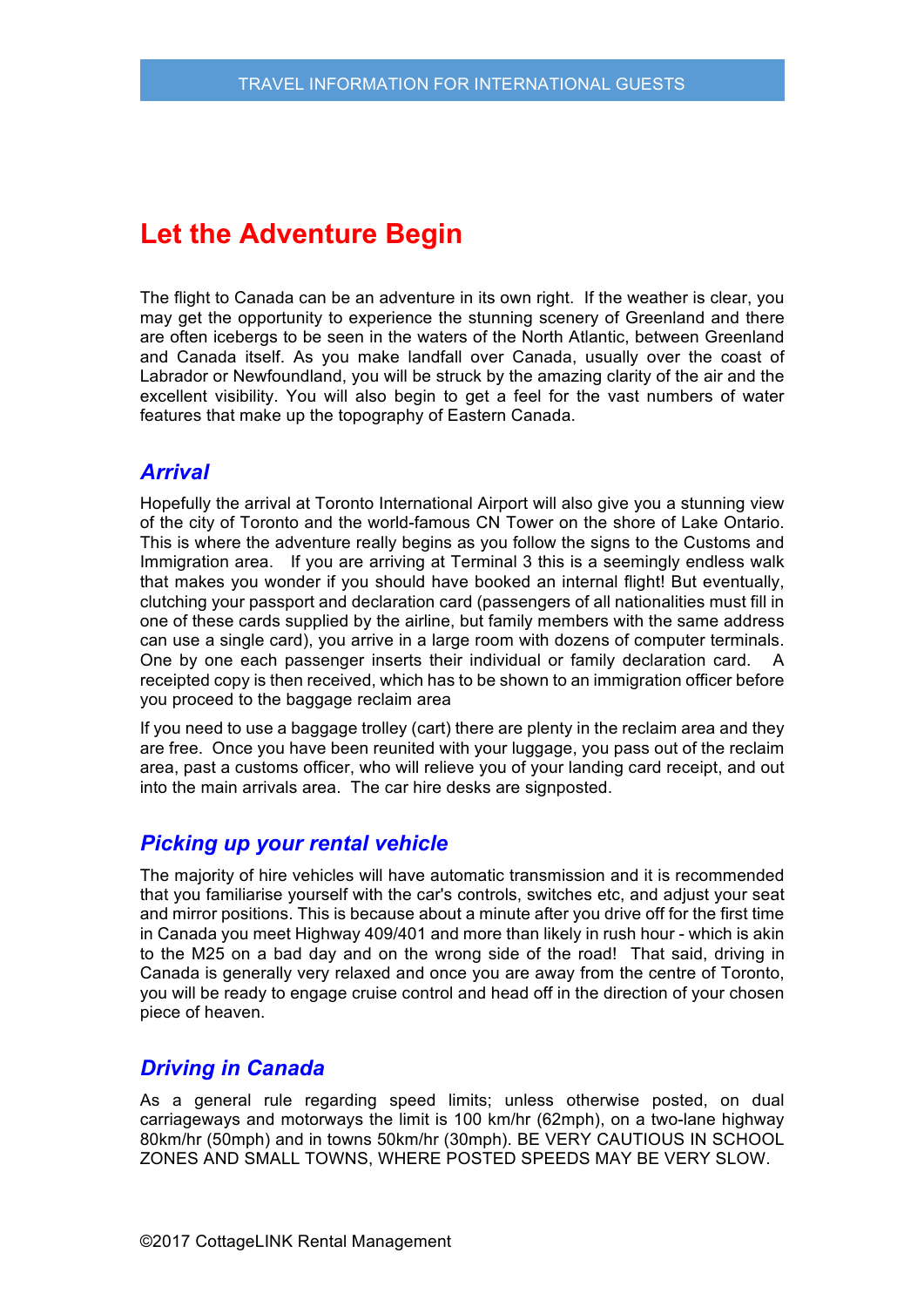If a School Bus is stopped with its lights flashing, traffic in both directions must stop to allow children to cross the road in front of the bus. You are also expected to stop and allow pedestrians to cross at Signed Pedestrian X-Walks.

Unless there are indications to the contrary, you may turn right on a red light once you have stopped and made certain there is no oncoming traffic. When turning left at traffic lights, a flashing green light or green arrow means that opposite direction traffic is stopped and you are cleared to cross over. A 4-Way Stop is something you may not have seen before, where all vehicles must stop at an intersection and the first to arrive is the first to leave - be careful!

You may be happy to know that there are almost no roundabouts in Canada, only underpasses, overpasses and many, many traffic signal lights.

Drivers under 25yrs of age will not be permitted to drive a hire-vehicle without paying additional premiums. Check with your rental car agency, if applicable.

### *Highway 401*

Highway 401 deserves a mention, as you will likely be forced to travel on it sometime during your holiday. The 500 mile East-West motorway was originally intended to bypass the City of Toronto but is now an integral part of the city's transit system. It is one of the busiest motorways in North America with sections around Toronto exceeding 20 lanes.

Basically the centre 6 Express lanes (3 in each direction) are for longer journeys and the other 14 or so Collector lanes are for shorter on-off type trips. You may exit directly from the Express lanes to the Airport and a few major intersections (like the 400 or 404) otherwise follow the signs and exit via the collector lanes always easing to the right so as not to miss your exit. Don't get too far right or you may be forced to exit prematurely. Try to avoid using this route in the vicinity of Toronto on weekdays before 9:30AM, between 3:00-7:00PM and on Sunday evenings. An alternative route to/from the Airport is via the 407 ETR (Electronic Toll Route), although not completed in its entirety, and will avoid much of the potential congestion. If you use this road expect to be billed a month or so after you get home. On motorways the exit numbers don't appear to make any sense; in fact they are the distances from the start of the motorway in km. So if you pass exit 521 and are looking to get off at exit 543 you have 22km to go.

#### *Documents*

Your passport must have at least 6 months to run after your return flight. Visas are not a requirement for British citizens; however, travellers of other nationalities should refer to the Canadian Consulate or their respective embassy to determine their current related visa requirements. All travellers to Canada must have a return or onward ticket. If you posses an onward travel ticket which involves travel to the United States, then it is very important that visa requirements for the USA are checked before leaving your country of departure.

### *Health*

For travellers to Canada there are no specific immunisation requirements. Medical and health services in Canada are of a high standard and readily available. However, medical or dental treatment can be expensive, so we recommend that you have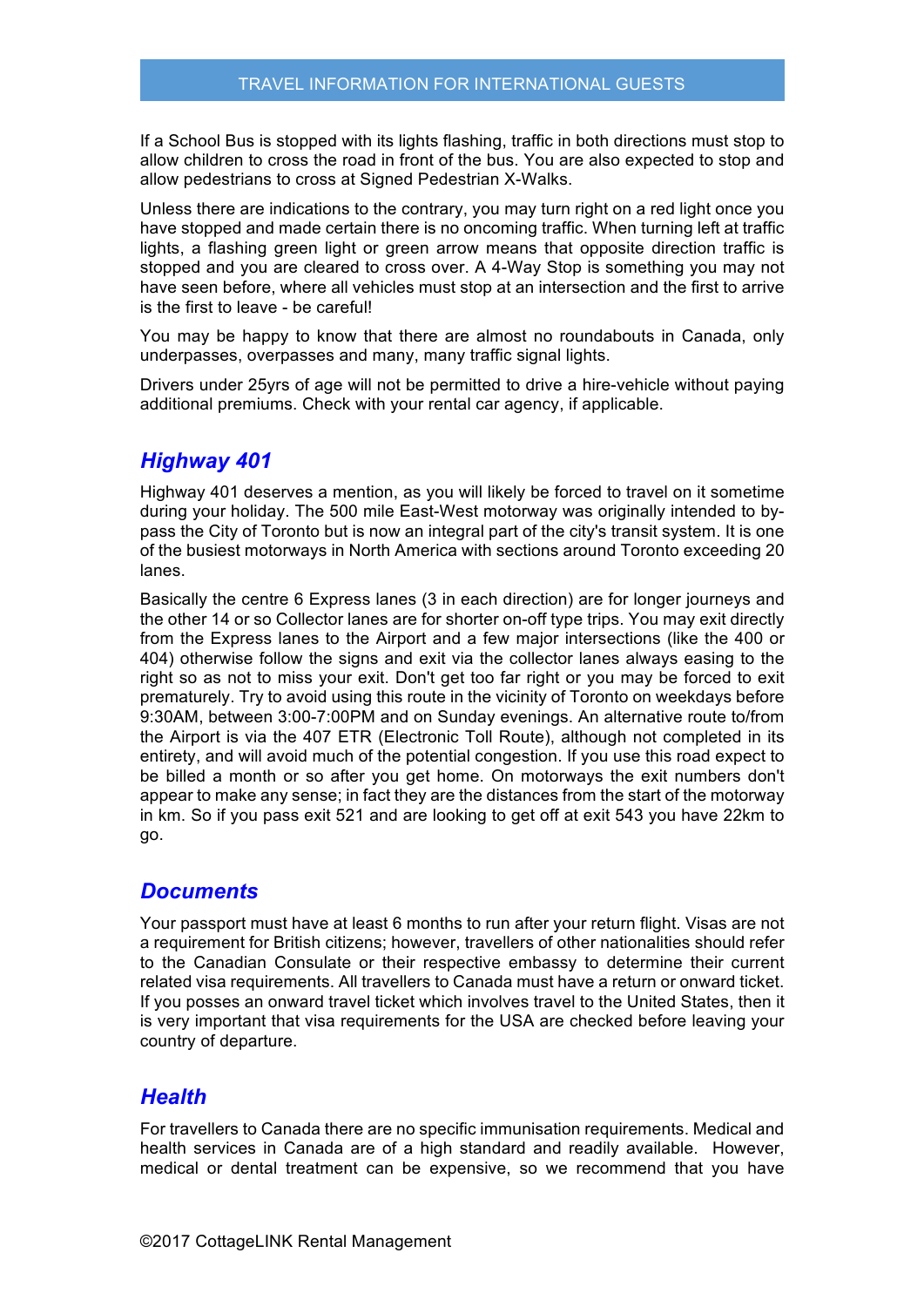#### TRAVEL INFORMATION FOR INTERNATIONAL GUESTS

adequate health insurance. Also, if you are taking any form of medication, ensure you take an adequate supply and a copy of your prescription in case you need a repeat prescription during your stay. Should you need to see a physician call one from the phone book and if he cannot see you he will refer you to the nearest "walk-in" clinic or hospital emergency. For prompt emergency response most properties in Ontario have a blue and white number sign on the road adjacent to the property; just dial "911" giving the roadway and number and the nearest response vehicle will be dispatched.

#### *Currency*

There is little need to take a lot of traveller's cheques as there are cash points at almost all banks, supermarkets and Malls that are accessible 24-hours a day and accept most cash cards. Major credit cards (MasterCard, VISA, American Express, Diners Club, and En-Route) are universally accepted however small general stores and shops in remote areas may demand cash. Canadian dollar traveller's cheques are accepted in most large stores and restaurants. Banks generally open between 10am - 4pm Monday to Thursday and 10am - 6pm on a Friday.

#### *Taxes and Rebates*

There is a 13% Harmonized Services Tax (HST) in Ontario, which is applied to almost every Canadian purchase. (i.e. you will actually have to pay C\$3.39 for an advertised C\$3.00 item) Taxes are included in the listed price of gasoline, liquor and beer. Some groceries and certain children's items may be exempt. You are eligible for a GST (5%) rebate when you leave Canada but the following restrictions apply - individual receipts must be greater than C\$50.00 and the total must exceed C\$200.00. You will also need to supply your boarding card, so make sure you keep this in a safe place.

## *Duty and Tax Free*

Any visitor to Canada over the age of 19 is permitted to purchase tax and duty free alcoholic beverages and tobacco up to the following amounts –

- 1.14 litres(40 oz) liquor or wine and
- 200 cigarettes or 400 gms tobacco or 50 cigars

Duty and taxes will be charged on quantities exceeding these amounts.

Travel Hint - Duty-free is often cheaper on board the aeroplane but the selection may be limited. Canadian duty free prices are much cheaper than British ones.

### *Alcohol*

The minimum age in Ontario to purchase or import wine or beer is 19. Unlike the UK, beer, wines and spirits cannot be purchased from supermarkets and are only available from government licensed Beer and Liquor stores – The Beer Store and LCBO. These stores are widespread but are generally closed on Sundays and public holidays although in some locales extended opening times are becoming more common. Beer stores only sell domestic beers and foreign beers whilst wines, spirits and a limited selection of beer can be obtained at LCBOs. It is an offence in Ontario to consume alcohol in a public place such as a park or public beach so restrict consumption to private property or licensed establishments. Understandably it is an offence to use any motorised vehicle (including boats and snowmobiles) whilst under the influence of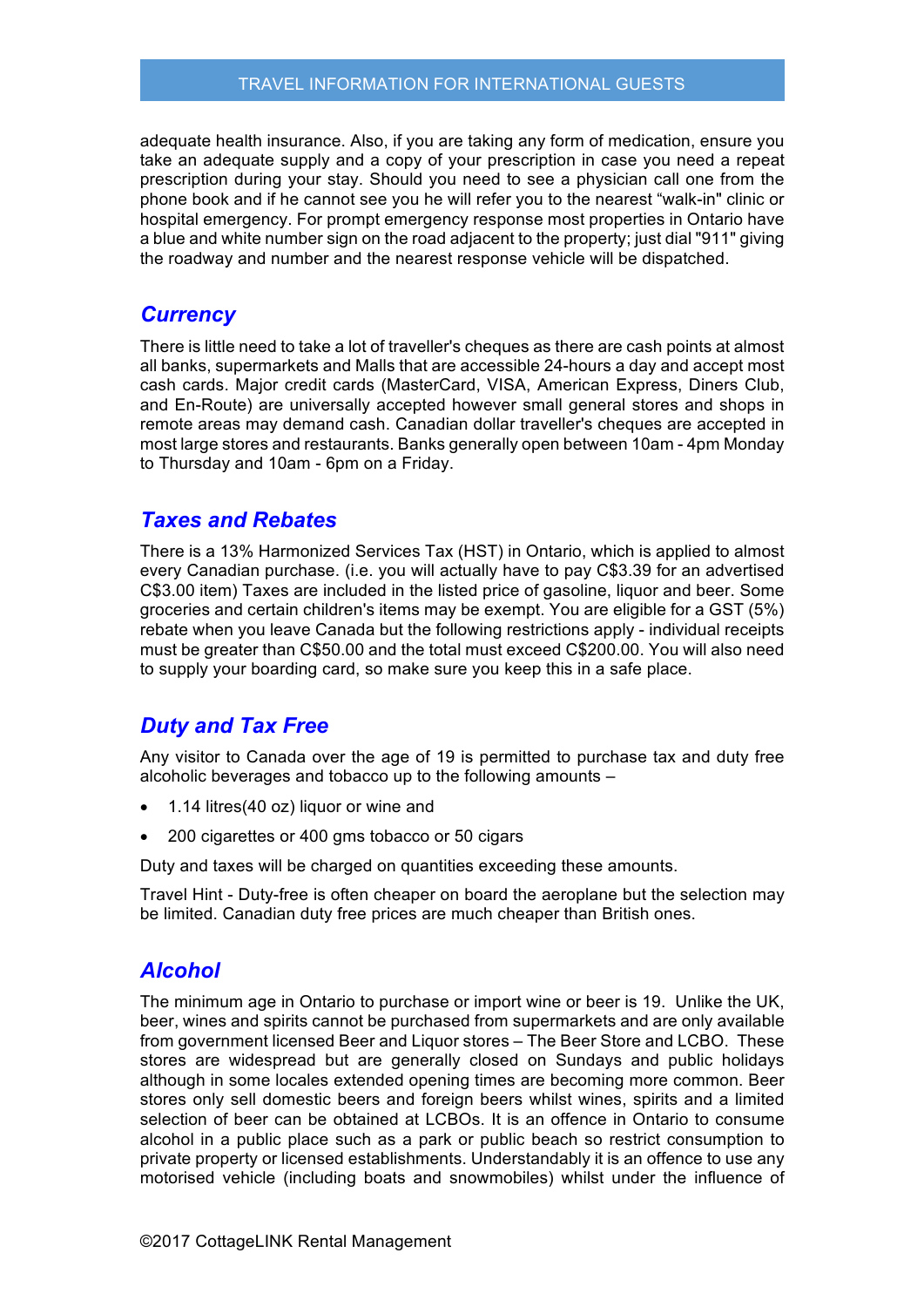alcohol. Refusing to take a breathalyser or failing a breathalyser test (a reading greater than 80mg or 0.08% per 100ml of blood) will make you liable for conviction. It is also an offence to carry opened beer or part-bottles of wine or spirits in your car – it is OK to carry it in the trunk or in closed baggage. Basically alcohol cannot be readily accessible to the driver or passengers.

#### *Smoking*

Canada, like the UK, is rapidly becoming a smoke-free environment so if in doubt ask if it is OK to light up. All our Cottages are designated as non-smoking inside the cottage; if you do smoke outdoors please do not leave butts all over the grounds. Children under the age of 16 are not permitted to buy cigarettes.

#### *Climate and Weather*

Summer is from Mid-June to the end of August with daytime temperatures ranging between 25-35° C with relatively high humidity levels and almost no wind (a good time to be by a lake). It can go for 2-3 weeks without any significant rain other than the odd shower. Shorts, sandals, T-shirts, sunscreen and a good sun hat are in order. Winter takes control from around the end of November to the end of March with temperatures around freezing and often dropping to - 20° C. Significant snow accumulations may not occur until after Christmas, but white Christmases are the norm in the Snow Belt areas. Spring can be variable, with warm spells and maybe even a late snowfall but are invariably wet with the melting snow. The fall is stunning with clear crisp days as the leaves change colour in preparation for winter. Late October and November can be a bit blustery with quite windy days. You will need warm jumpers and a windbreaker at this time.

### *Time Zone and Canadian Holidays*

Ontario and Québec lie within the Eastern Time Zone (EST) and there is a minus 5 hour time change between the UK and Ontario. (i.e. 11 AM UK is 6 AM in Ontario). Unlike UK, daylight saving time changes are on the second Sunday in March and the first Sunday in November; for 2017 the change dates are March 12 and November 5.

Holidays in 2017 - New Year's Day (January 1) Family Day (Ontario only) (February 20) Easter (April 14-17) Queen Victoria Day (May 22) St John the Baptist Day (Québec only) (June 24)

School summer holidays (All of July and August) Canada Day (July 1) Ontario Civic Holiday (August 7) Labour Day (September 4) **Thanksgiving** (October 9) Remembrance Day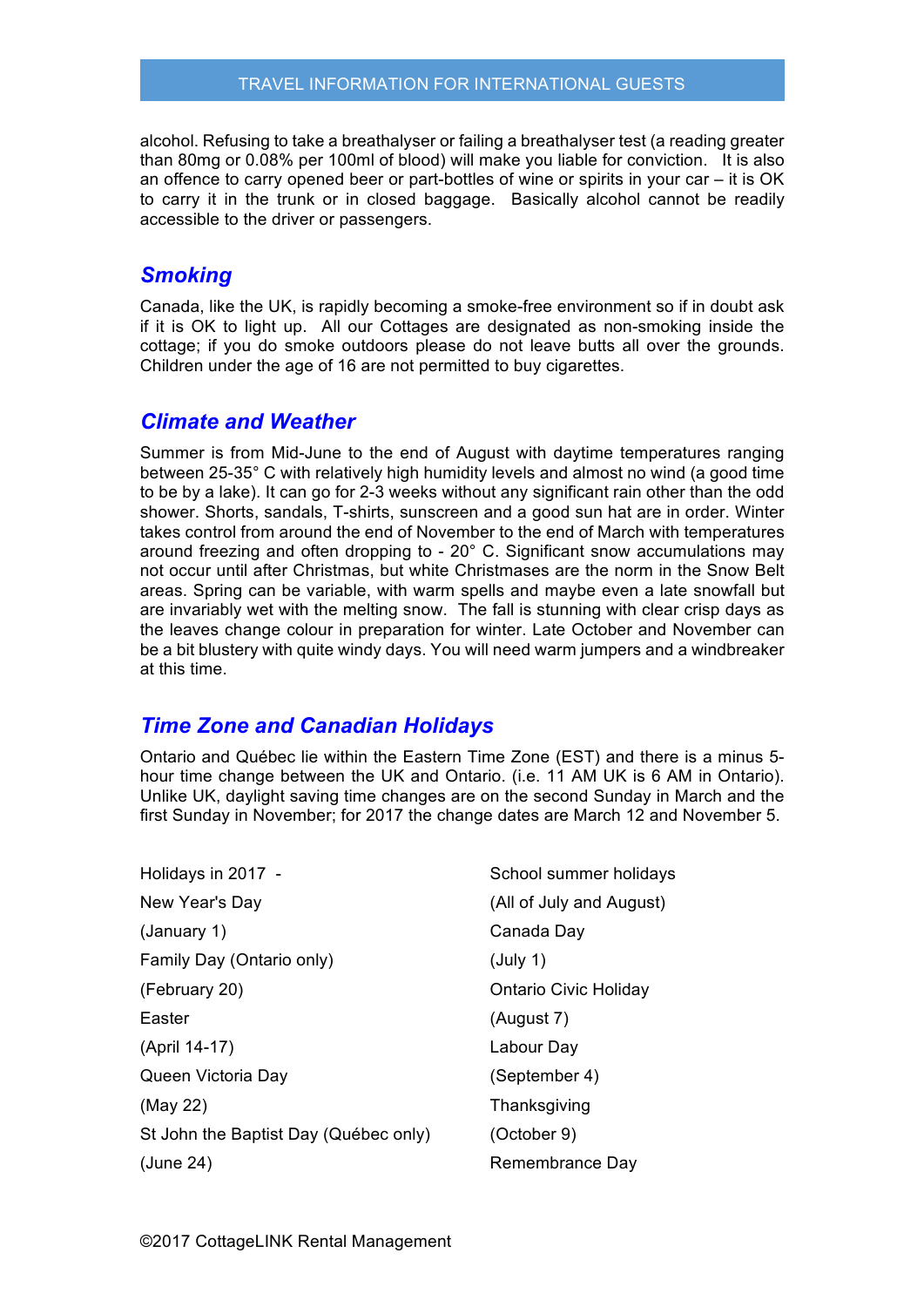(November 11)

(December 25-26)

Christmas Break

### *Shopping and dining out*

Basically Canadian prices in C\$ are similar to UK prices in £s, so as a result of the current exchange rate most things are about 30-35% cheaper. But be aware that the Canadian equivalent of VAT (HST  $@$  13%) is added to the advertised price when you go to pay, even small items such as a paper or a pack of gum.

- Dining Out for 2 with wine at a mid-range restaurant costs around £35 (10-15% tip is expected for good service)
- Casual clothing T-shirts, sweatshirts, shorts, jeans, jumpers are excellent value.
- Footwear runners, sandals and casual shoes are also a good buy.
- CDs
- A 24-bottle case of domestic beer costs around £20.00 depending on brand and you get a £1.35 back for the empties!

## *Postage*

Any mail posted in Canada must have Canadian postage stamps upon them. Most small towns have post offices. C\$2.83 (Inc HST) is the cost of 1st class airmail to UK

## *Tourist Information Centres*

Ontario has Tourist Information Centres scattered all over the province and in most towns, especially in recreational areas, so look for the 'I' signs and drop in to see what is available. As North Americans are accustomed to driving considerable distances whilst on holiday you will not only be able to find out about local activities but also attractions and points of interest farther afield.

#### *Wildlife*

Wildlife, large and small, is an important part of cottage life. They come in all shapes and sizes - from little frogs and salamanders to mice and raccoons to deer, bear and moose. Please do not feed or encourage these animals to become too friendly; they may wish to take up residence with you. Keep all exterior screen doors closed at all times.

### *Bugs and Critters*

Canada has its share of flying bugs, which if you think about it, is to be expected with so much open water and warm weather. The mosquito is probably the biggest pest but they don't like the heat and usually hang around shady areas and only come out in any numbers just after sunset. This is the primary reason for the screening on doors and windows. You may have heard of the black fly but they too can't stand the heat and disappear after the 1st couple of weeks of warm weather; usually by the 1st of June depending on the region. Keep your insect repellent handy and liberally apply it to the children.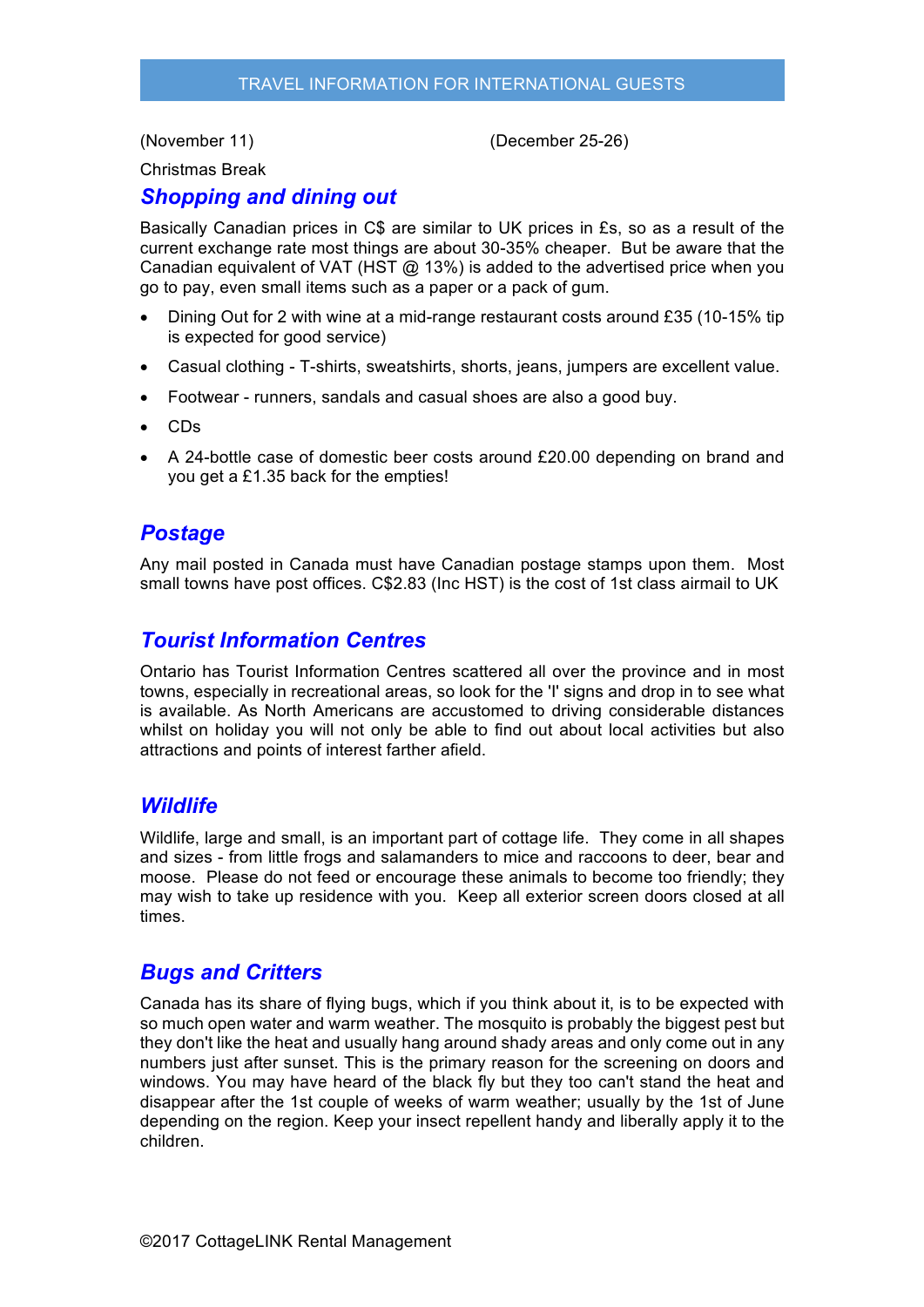#### TRAVEL INFORMATION FOR INTERNATIONAL GUESTS

Mice like cottages and signs of mice about do not indicate unhygienic conditions; simply that someone may have left a screen door open encouraging a little furry creature to take up residence. They are only there in search of food, so don't leave crumbs lying around. A couple of traps or some poison mouse seed will quickly get rid of them. If you are squeamish about setting traps, call the cottage caretaker who will deal with the problem for you. If you have chipmunks, squirrels or racoons about make certain they do not have access into the cottage as they can make a real mess of a kitchen. Canada seems to be synonymous with bears, but your chances of encountering one near your cottage is most unlikely. They really don't like humans and would only venture into your domain if there is a severe shortage of their natural food (berries & bugs) and you perhaps have enticed them with some fresh garbage. If you are hiking in bear country wear a bell or sing so you don't come upon one by surprise. You're best to go the other way if you come across signs of a bear (droppings that look like blueberry pie filling). If you see a cub, the mother isn't far away and wouldn't take kindly to you getting between her and her offspring, so again walk the other way. Bears don't see very well but have an excellent sense of smell and if they wish to, can move quickly and are good tree climbers, so don't surprise them by running, just quietly and slowly move out of their space.

You are unlikely to encounter any of these critters but we believe a little forewarning is better than an unexpected surprise.

## *Fishing*

Visitors to Canada who want to fish to fish must first obtain a licence; there are different classes of licence depending on how much of your catch you intend to keep as well as quota limits for specific species of fish. Licences can be purchased from most sporting goods stores, fishing lodges, marinas, some general stores in resort areas and at Ministry of Natural Resources district offices. Ontario has over 450 fish sanctuaries and all visitors are asked to help maintain the quality and cleanliness of these waters. Always read the published size limits and quotas before fishing as these vary from area to area. Also remember that a quota limit applies to the number of fish in your possession - including any in your fridge or freezer back at the cottage! Regardless of the remoteness of your chosen fishing spot, all areas are patrolled regularly.

### *Heading Home*

Sadly, your vacation will come to and end, but departure is easier as you are now an ace left-hand driver and your flight usually leaves in the early evening, allowing you all day to get there and get rid of your chariot. There are also a few tips for departing Toronto as well. Firstly, do allow time to return your vehicle, which may be a protracted process if the desks are busy. Secondly, after you have checked in your luggage; don't be in a hurry to go through to the departure area, as, unlike UK and European airports, there are only 2 moderately sized duty-free shops and a very expensive bar airside. All the main fast food outlets, bars and other good value shops are just behind the check-in area. However, depending on which gate you are departing from (which is usually Terminal 3 unless you are flying Air Canada in which case it will be Terminal 1), you will need a fair amount of time to purchase your duty-free goods, as the queues can be quite long. You may wish to check the selection available and prices of the duty free items on offer on your aircraft during your outbound flight and compare those with what's on offer at the airport. If you do buy goods from the first duty-free shop your purchases will be collected by the shop's cashier and delivered to the departure gate for you to collect immediately prior to boarding the aircraft.